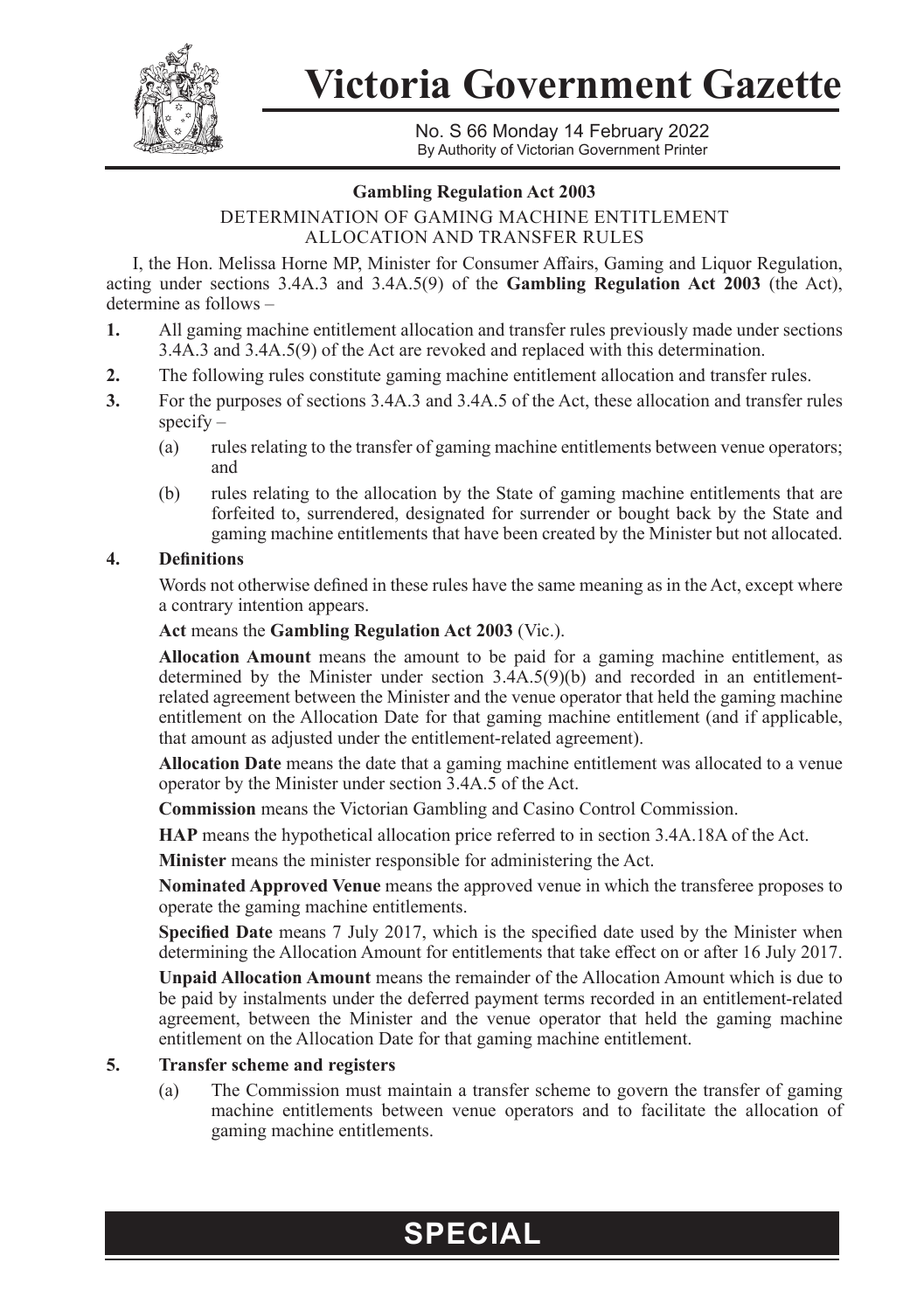- (b) The transfer scheme will incorporate a register to record details of:
	- (i) all allocated gaming machine entitlements that had been advertised by the Commission on the transfer market website in accordance with rule 9, including the information required under section 3.4A.8 of the Act, the price payable for the allocated gaming machine entitlements and any other information relating to the allocation determined by the Commission; and
	- (ii) all transfers of gaming machine entitlements including:
		- (A) the sale price;
		- (B) the date of execution of the transfer;
		- (C) particulars of the transferor and transferee;
		- (D) the quantity of gaming machine entitlements transferred;
		- (E) the geographic area and venue conditions to which the gaming machine entitlements transferred are subject; and
		- (F) any other particulars relating to the transfer as determined by the Commission.
- (c) The Commission must make the register referred to in paragraph (b) available to the public on its website.

#### **6. Transfer market website**

- (a) The Commission must maintain a transfer market website on which venue operators:
	- (i) may record details of any gaming machine entitlements available for transfer; and
	- (ii) may register an interest in acquiring gaming machine entitlements.
- (b) The Commission must issue only one username and password to each venue operator to enable entries to be made on the transfer market website.
- (c) Each venue operator must keep the username and password secure and is solely responsible for its distribution and use.
- (d) A venue operator may request the cancellation of a username and password and the issue of a replacement username and password in the event of an actual or anticipated security breach.

#### **7. Validity of transfer**

- (a) A transfer of a gaming machine entitlement is only valid for the purposes of the Act if it is recorded by the Commission on the register referred to in rule 5(b).
- (b) A transfer of a gaming machine entitlement may only be recorded by the Commission on the register if:
	- (i) the transfer is in accordance with the Act, regulations and any rules, directions, determinations or orders made under the Act;
	- (ii) the relevant parties execute and date a transfer in the form required by the Commission on its website and submit the duly executed form to the Commission;
	- (iii) the transferor has provided to the Commission the information contained in rule  $5(b)(ii)$ ;
	- (iv) the transferee holds a venue operator's licence; and
	- (v) the transferee has provided an executed counterpart to the Commission of:
		- (A) where a gaming machine entitlement that is the subject of the transfer expires on 15 August 2022, an agreement, in a form approved by the Minister, that deals with matters related to the gaming machine entitlement; and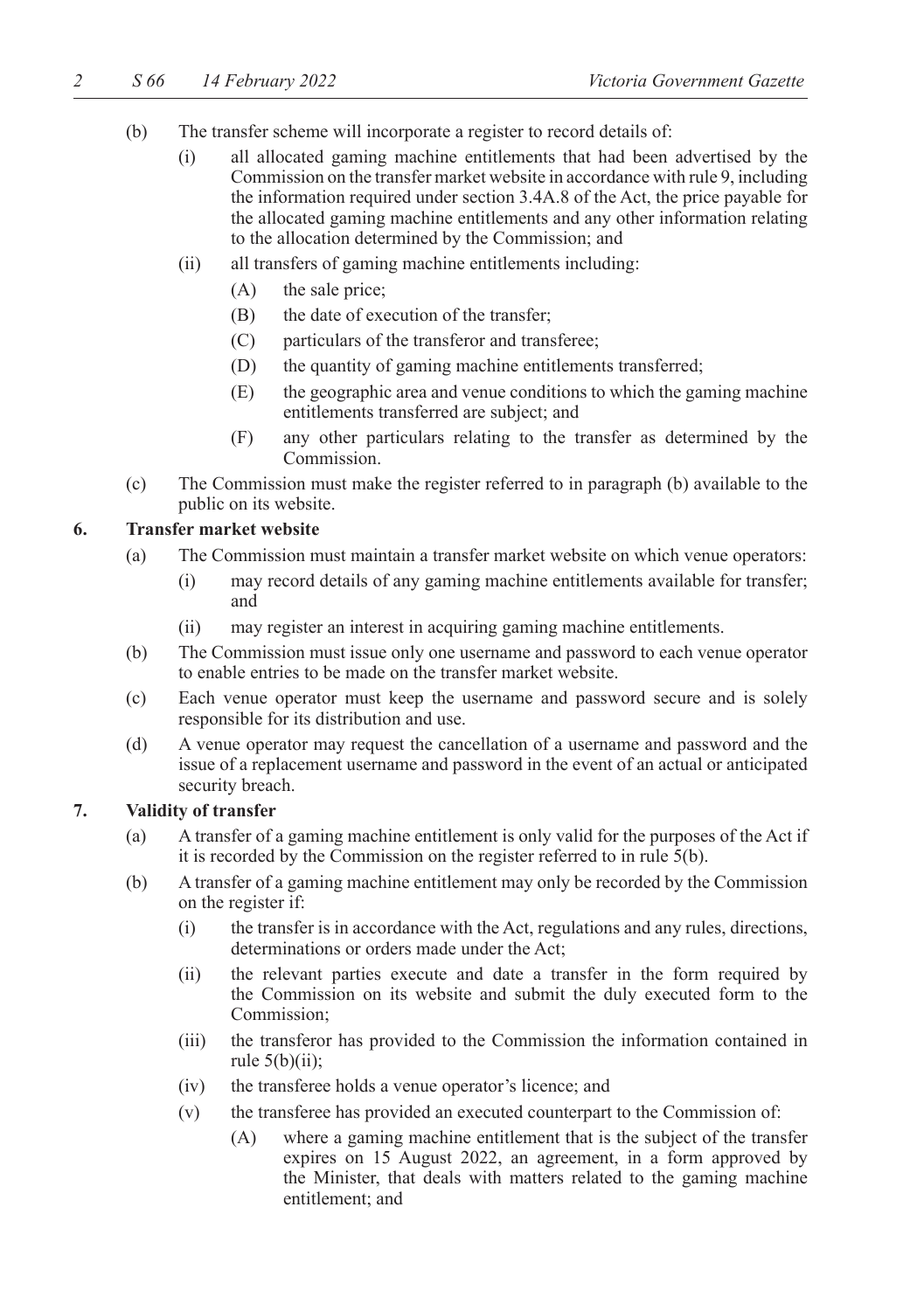- (B) where relevant, a deed of assumption (or any other entitlement-related agreement) for the relevant obligations with respect to the gaming machine entitlement, in a form approved by the Minister, as required under rule 12(c).
- (c) A venue operator must not acquire or attempt to acquire gaming machine entitlements through the transfer scheme that would cause it to be in breach of the Act, regulations made pursuant to the Act, or any rules, directions, determinations or orders made under the Act.

#### **8. Restriction on transfer of gaming machine entitlements that take effect on or after 16 August 2022**

- (a) A venue operator must not transfer a gaming machine entitlement that takes effect on or after 16 August 2022 before the day which is 6 months before the day on which the gaming machine entitlement takes effect.
- (b) Notwithstanding rule 8(a), a venue operator may transfer a gaming machine entitlement that takes effect on or after 16 August 2022 before the day which is 6 months before the day on which the gaming machine entitlement takes effect, if:
	- (i) the venue operator who transfers the gaming machine entitlement has sold, or has entered into an agreement to sell, an approved venue to the venue operator to whom the gaming machine entitlement is transferred; and
	- (ii) the Commission is satisfied that the transfer is related to the sale of the approved venue.
- (c) The maximum number of gaming machine entitlements that may be transferred under rule 8(b) in relation to the sale of a particular approved venue is the number of gaming machines that, immediately before the agreement for the sale was entered into, was specified in the transferor's venue operator's licence under section 3.4.12(2)(b) of the Act, as the number of gaming machines permitted in the venue.

#### **9. Advertisement for allocation as directed by Minister**

- (a) If the Minister determines to allocate gaming machine entitlements after the commencement of the transfer scheme, then the Minister may direct the Commission to advertise the availability of those gaming machine entitlements for allocation on the transfer market website, including gaming machine entitlements that have not previously been allocated, or that have been previously allocated and were forfeited to, surrendered, designated for surrender or bought back by the State in accordance with the Act.
- (b) If directed by the Minister to advertise gaming machine entitlements for allocation on the transfer market website, then the Commission must:
	- (i) advertise the gaming machine entitlements on the terms directed by the Minister; and
	- (ii) inform all persons that make an offer to take up a gaming machine entitlement that offers are accepted at the discretion of the Minister and subject to any terms and conditions determined by the Minister in accordance with the Act.
- (c) The Commission must, within 28 days or otherwise within the time directed by the Minister, communicate offers to acquire the advertised gaming machine entitlements to the Minister, and with each offer, must provide to the Minister a written report that includes:
	- (i) confirmation that the person making the offer holds a current venue operator's licence;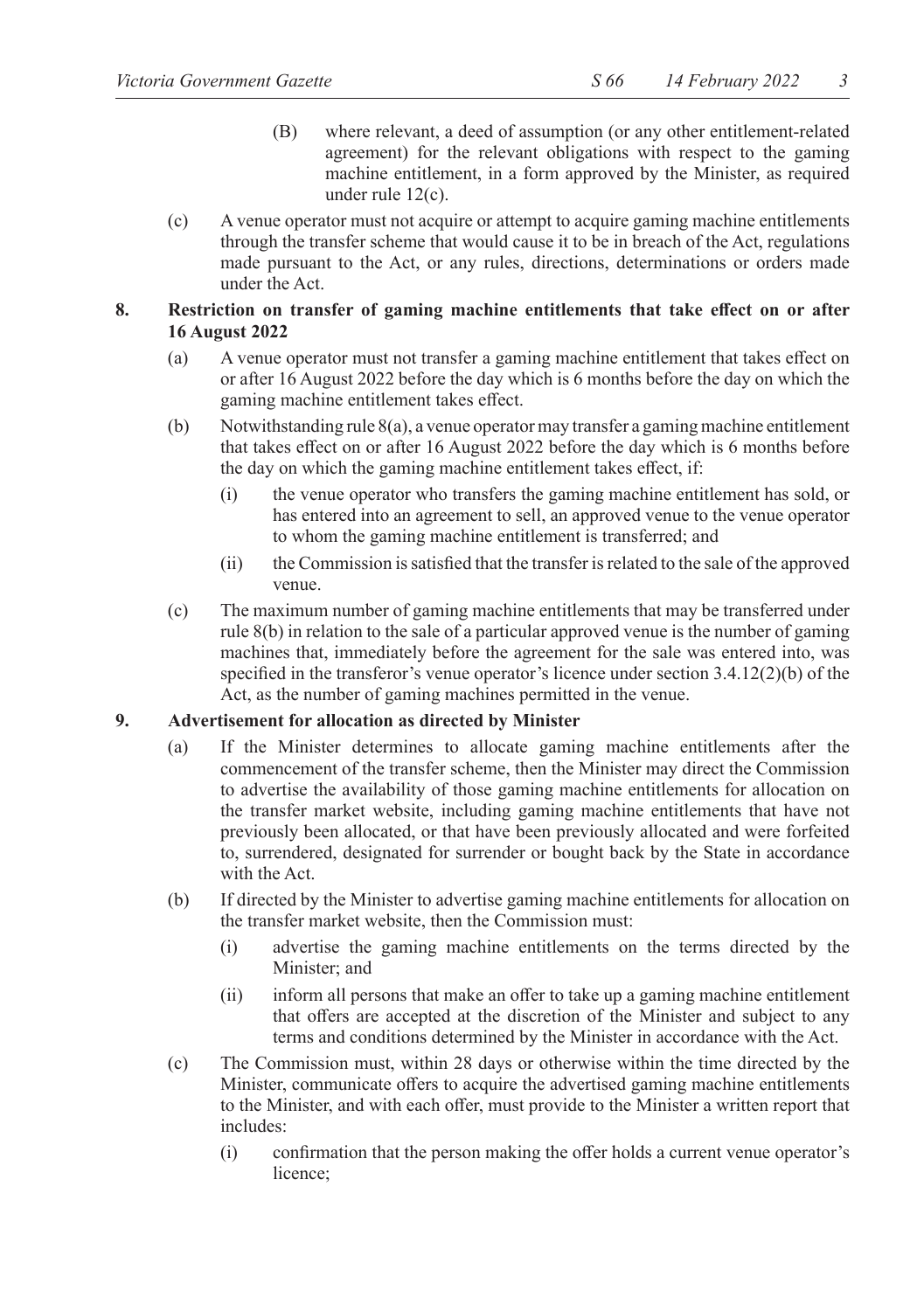- (ii) if the gaming machine entitlement is being advertised subject to a venue condition that authorises the conduct of gaming in a venue in which a club liquor licence or a racing club licence is in force, confirmation that the person making the offer holds a current club venue operator's licence;
- (iii) confirmation that if the Minister were to accept the offer and allocate the gaming machine entitlement, that the allocation would not be in breach of a regional limit or municipal limit and the requirements set out under sections 3.4A.5(5) and 3.4A.5(6) of the Act; and
- (iv) any other information requested by the Minister.
- (d) Upon allocation of the gaming machine entitlements that had been advertised by the Commission on the transfer market website in accordance with this rule 9, the Commission must record the details of the allocated gaming machine entitlements on the register referred to in rule 5(b).

#### **10. Allocation of bought back, surrendered and previously unallocated gaming machine entitlements**

- (a) The Minister may direct the Commission to advertise:
	- (i) a previously allocated gaming machine entitlement that has been bought back by the State in accordance with the Act;
	- (ii) a previously allocated gaming machine entitlement that has been surrendered or designated for surrender in accordance with the Act, or
	- (iii) a gaming machine entitlement that has not previously been allocated by the Minister,

with or without a geographic area and/or venue condition.

- (b) If the Minister directs the Commission under rule 10(a) to advertise a gaming machine entitlement without a geographic area and/or venue condition, then the Commission must:
	- (i) advertise the gaming machine entitlement on the transfer market website as a gaming machine entitlement without a geographic area and/or venue condition;
	- (ii) inform interested parties that they must submit their preferences for the geographic area and/or venue condition for the gaming machine entitlement as part of their offer to acquire that gaming machine entitlement; and
	- (iii) if the gaming machine entitlement is reallocated, record the geographic area and venue conditions that the Minister has imposed upon the gaming machine entitlement.
- (c) If the Minister directs the Commission under rule  $10(a)$  to advertise a gaming machine entitlement with a geographic area and/or venue condition, then:
	- (i) the Commission must advertise the gaming machine entitlement on the transfer market website as a gaming machine entitlement with the specified geographic area and/or venue condition;
	- (ii) the gaming machine entitlement, if allocated, will be endorsed with the relevant geographic area and/or venue condition specified in the advertisement; and
	- (iii) for the purposes of regional limits and municipal limits, and the requirements under section 3.4A.5(5) and 3.4A.5(6) of the Act, while the gaming machine entitlement rests with the State, the gaming machine entitlement is taken to have the relevant geographic area and/or venue condition specified in the advertisement.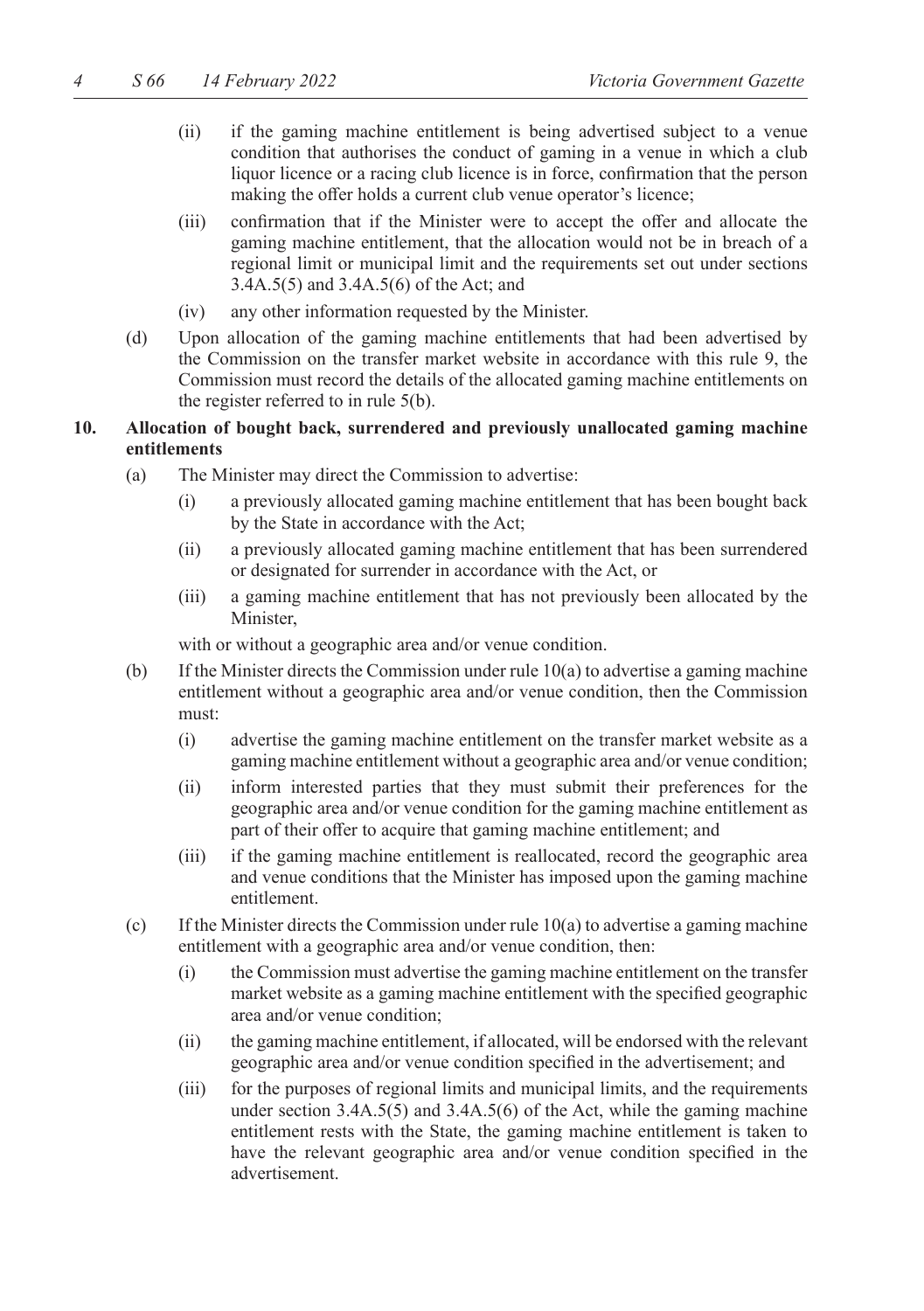#### **11. Allocation of gaming machine entitlements that are forfeited to the State**

- (a) The Minister may direct the Commission to advertise a gaming machine entitlement that has been forfeited to the State in accordance with the Act.
- (b) If the Minister directs the Commission under rule  $11(a)$  to advertise a gaming machine entitlement that has been forfeited to the State then:
	- (i) the Commission must advertise the gaming machine entitlement on the transfer market website as a gaming machine entitlement with the same geographic area and venue conditions that applied to the gaming machine entitlement at the time of its forfeiture to the State; and
	- (ii) for the purposes of regional limits and municipal limits and the requirements under section 3.4A.5(5) and 3.4A.5(6) of the Act, the forfeited gaming machine entitlement continues to have the same geographic area and venue conditions that applied to it at the time of its forfeiture to the State.
- (c) Notwithstanding rule 11(b), if the Minister determines to allocate gaming machine entitlements that have been forfeited to the State pursuant to section 3.4A.27A of the Act, then the Minister must do so under rule  $10(b)$  as if the gaming machine entitlements had been bought back by the State.

#### **12. Payment of amounts owing to State on settlement of transfers**

- (a) The Commission must not record a transfer of a gaming machine entitlement, (except as provided in rule 12(c)) until it has received all amounts owing to the State that are outstanding in relation to the gaming machine entitlement, by way of:
	- (i) any Unpaid Allocation Amount for the gaming machine entitlement;
	- (ii) any prescribed fees relating to the transfer of the gaming machine entitlement under the Act;
	- (iii) any interest payable on overdue or deferred instalments for gaming machine entitlements under an entitlement-related agreement;
	- (iv) any fines imposed in accordance with section 3.4.25 of the Act on the venue operator who is seeking to transfer the gaming machine entitlement (the transferor); and
	- (v) any amount payable to the Treasurer under section 3.4A.18A of the Act.
- (b) The Commission must calculate any amount payable to the Treasurer under section 3.4A.18A and advise the Treasurer and the liable party of the amount due.
- (c) The Commission may record a transfer, without the amount referred to in rule  $12(a)(i)$ being first paid, if satisfied that the transferee has executed a deed of assumption (or any other entitlement-related agreement) in relation to such amounts, in a form approved by the Minister.

#### **13. Calculation of amounts payable to the Treasurer under section 3.4A.18A**

- (a) This rule applies to entitlements that take effect on or after 16 August 2022 that are transferred during the period specified by section 3.4A.18A(1) of the Act.
- (b) If a gaming machine entitlement is transferred during the period specified by section 3.4A.18A(1) of the Act, the transferee must notify the Commission, prior to the transfer of the entitlements being registered by the Commission:
	- (i) of the name of the Nominated Approved Venue; or
	- (ii) that there is no Nominated Approved Venue.
- (c) If any entitlements were allocated to a venue operator to be operated in the Nominated Approved Venue under section 3.4A.5 of the Act, the HAP is the Allocation Amount for those entitlements.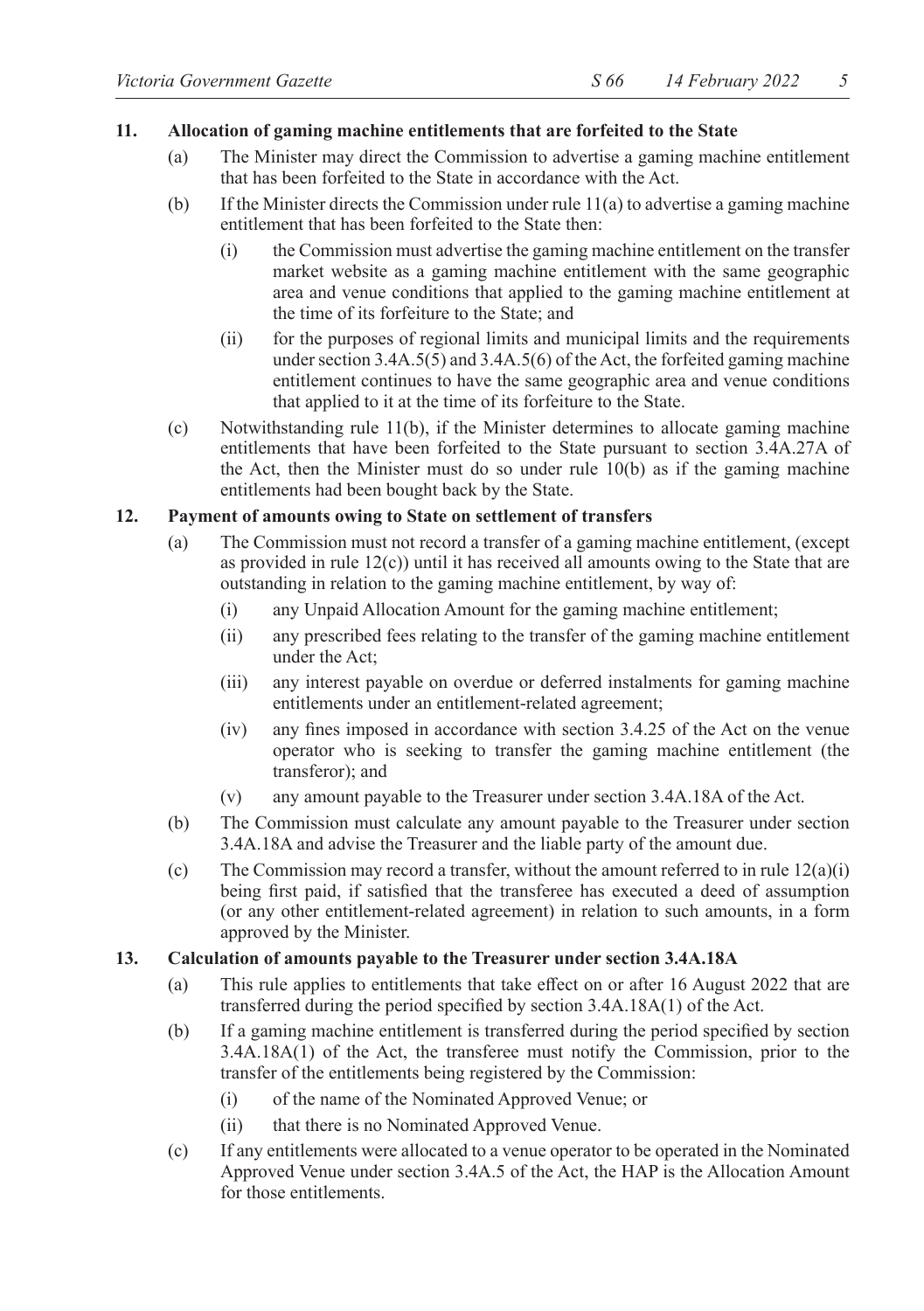- (d) If no entitlements were allocated for the Nominated Approved Venue, the HAP is the median of the Allocation Amounts for entitlements with the same geographic area condition and venue condition as the entitlements being transferred.
- (e) If the transferee proposes to operate the entitlements in premises not yet approved under Part 3 of Chapter 3 of the Act, the HAP is as follows –
	- (i) If the transferee operated any approved venues on the Specified Date with entitlements that have the same geographic area condition and venue condition as the entitlements being transferred, the HAP will be the highest Allocation Amount for entitlements allocated to the transferee to be operated at those venues.
	- (ii) If the transferee operated any approved venues on the Specified Date, but not any with entitlements that have the same geographic area condition and venue condition as the entitlements being transferred, the HAP will be the median Allocation Amount for entitlements to be operated at approved venues operated by the transferee.
	- (iii) If the transferee did not operate any approved venues on the Specified Date, the HAP will be the median of the Allocation Amounts for entitlements that take effect on or after 16 August 2022 that have the same geographic area condition and venue condition as the entitlements being transferred.

#### **14. Transfer Fees**

- (a) The specified payee of the fee prescribed under section 3.4A.15 of the Act is the Commission.
- (b) The specified payer of the fee prescribed under section 3.4A.15 of the Act is the transferee of the gaming machine entitlement.

#### **15. The date of effect**

This determination takes effect on the day it is gazetted. Dated 14 February 2022

> HON. MELISSA HORNE MP Minister for Consumer Affairs, Gaming and Liquor Regulation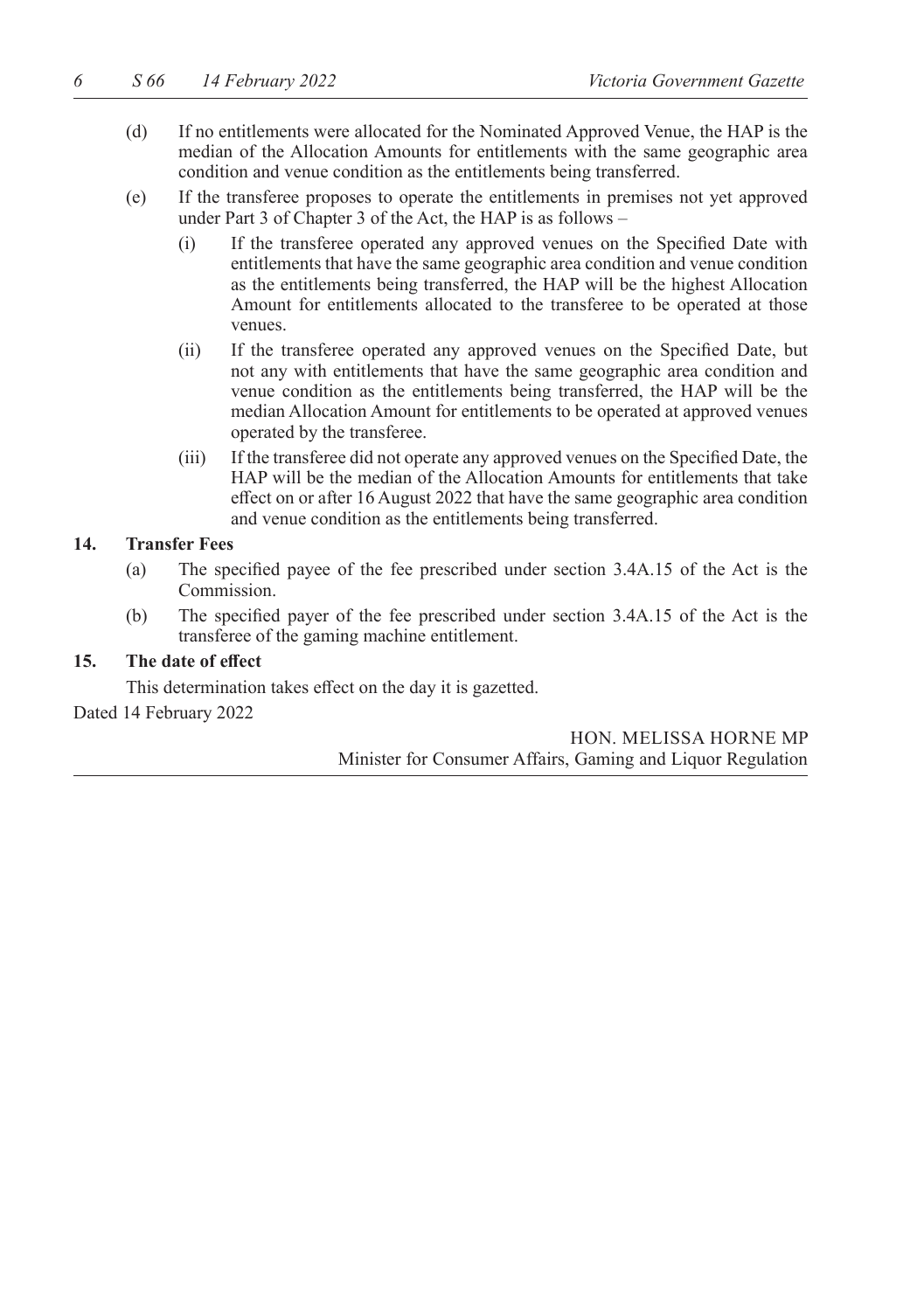This page was left blank intentionally